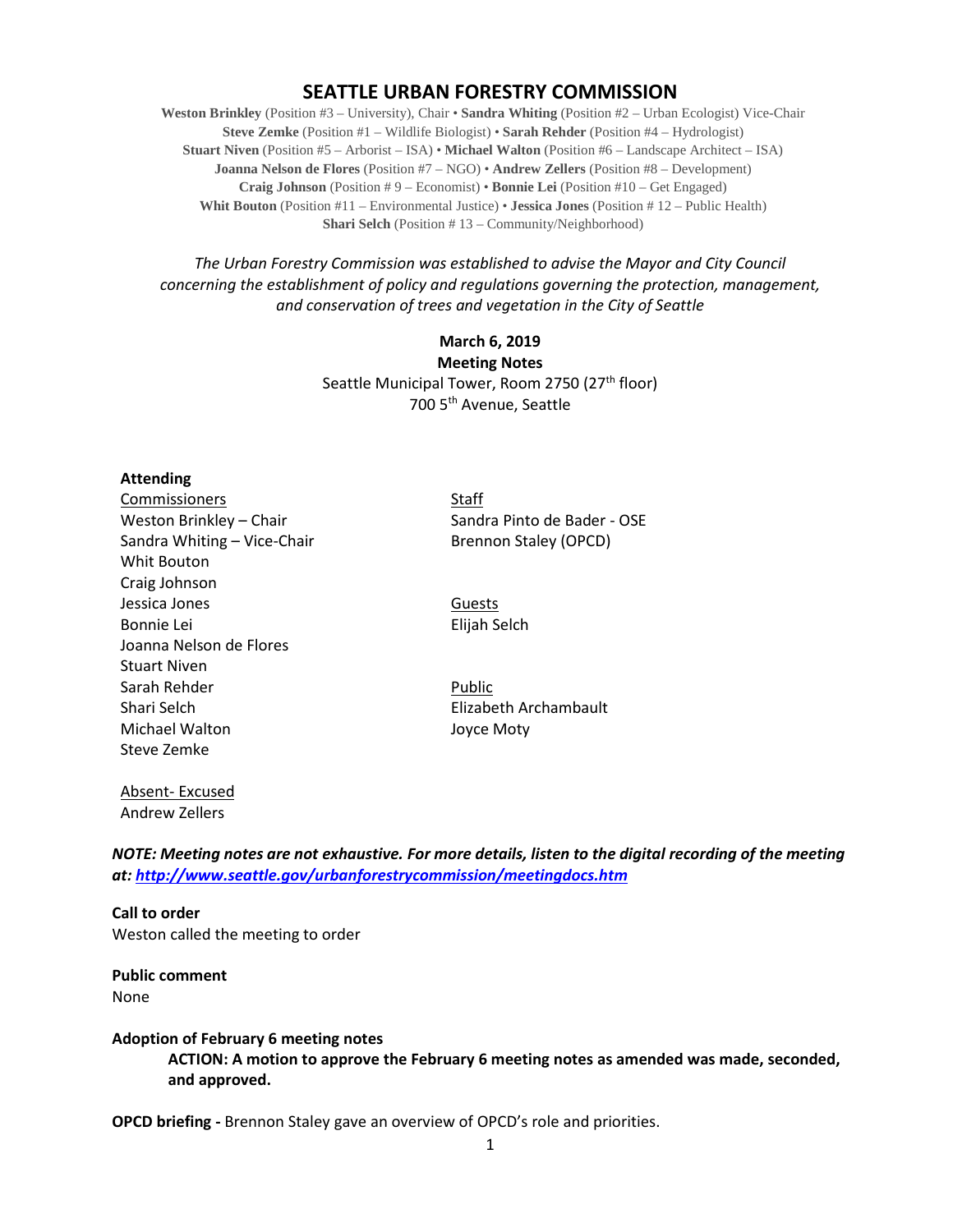OPCD's mission:

OPCD leads collaborative planning, advances equitable development and creates great places.

OPCD's vision:

An inspiring city, in harmony with nature, where everyone thrives.

They do inter-departmental visioning for projects that take place across the city. They steward the City's Comprehensive Plan, making sure the Comp Plan is integrated across City policies.

Areas of work:

- Comprehensive and Regional planning
- Citywide initiatives
- Community planning
- Equitable Development Initiative
- Placemaking
- Planning Commission
- Design Commission

The Comp Plan is the document that helps Seattle manage its growth. It has four primary themes:

- Housing affordability
- Race and Social Equity
- Growing sustainably
- Livability

The Comp Plan has high level goals for canopy cover and trees in general. The Comp Plan calculates that between 2015 and 2035 Seattle will have 120,000 more people and 115,000 more jobs.

Seattle is growing in an unaffordable way

- Rents have increased 35% over 5 years
- Home prices have increased 50% over 5 years
- Average price of a non-condo home is \$900,000. This is considered affordable to a 4-person household making 180% of Area Median Income
- We are not producing a diversity of housing options

UFC question: Is the Comp Plan looking at optimal levels of growth?

Response: The Comp Plan looks at how to make the city livable based on the growth it is experiencing. It doesn't determine what the optimal level of growth is.

UFC question: Are you doing analysis around what type of people live in Seattle? Different people have different needs. How does your knowledge of who lives here influence OPCD's thinking around trees? Response: Our city has been growing with younger populations. Household size is also becoming smaller (these are nation-wide trends as well). There is a macro shift back to cities in general. Cities are becoming more desirable and more expensive. In terms of trends, a huge portion of housing growth is apartments that are smaller. But one of the major issues is that there are not middle of the road, family-size housing. Looking at building more condos, town houses, with some yard space. People in general want to have a bit of outdoor space and a building they can call their own.

UFC comment: If large yards are going away, how do we "future-proof" Seattle to find places for the big trees?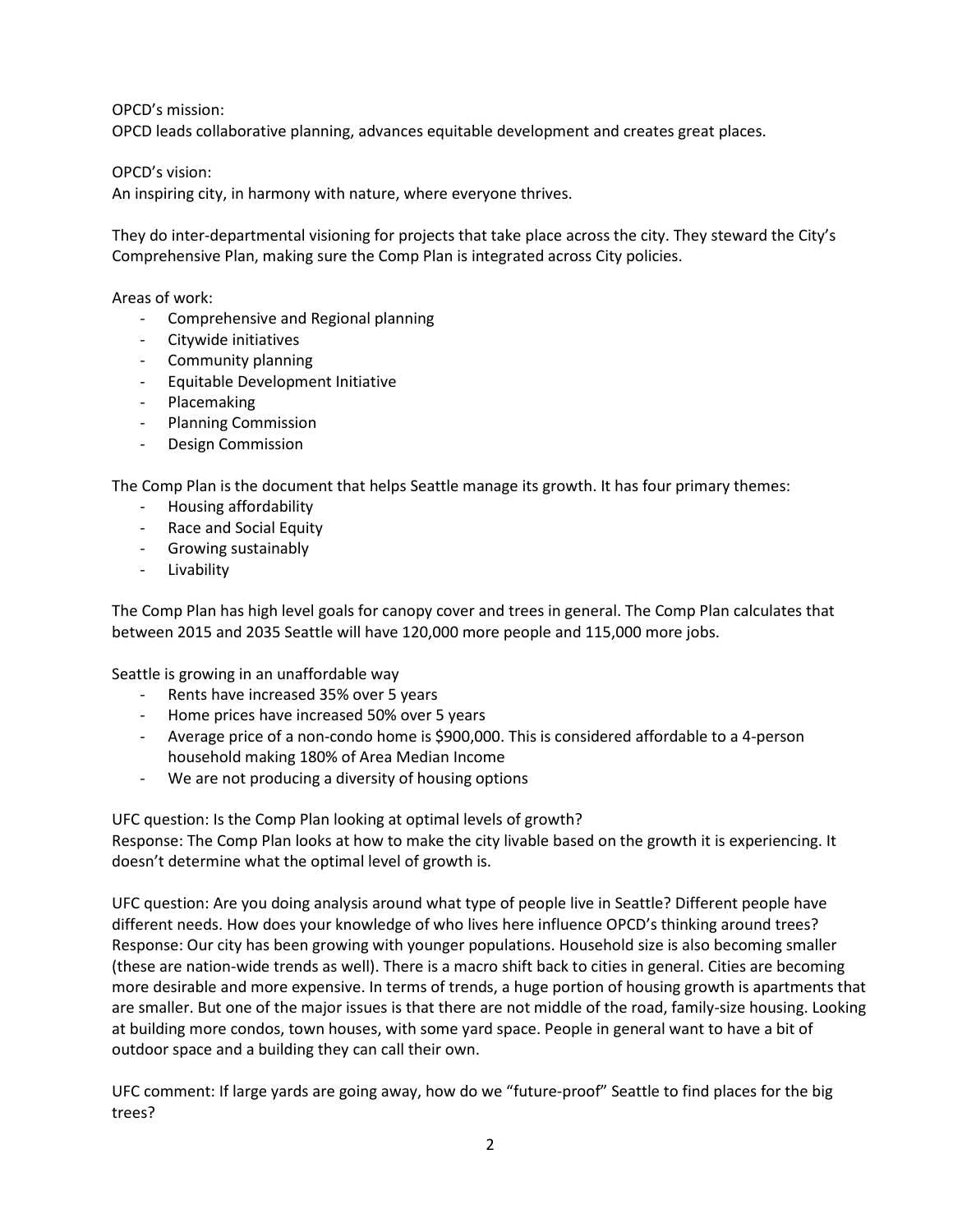# *NOTE: Meeting notes are not meant to capture the whole conversation. For more details, listen to the digital recording of the meeting at[: http://www.seattle.gov/urbanforestrycommission/meetingdocs.htm](http://www.seattle.gov/urbanforestrycommission/meetingdocs.htm)*

Urban Village Strategy:

The City has an urban village strategy that includes the following areas: Northgate, University District, South Lake Union, Capitol Hill/First Hill, Uptown, and Downtown. The idea is to promote growth and investment in those areas that are growing.

Some people believe there is a problem with very high-density apartments and very expensive single-family homes. People are also concerned about equity. There has to be a balance between providing people with home ownership opportunities and focusing growth in areas that can accommodate it.

Council has asked OPCD to do an equity analysis and they will probably undertake it as part of the Comp Plan update process.

UFC question: Is the City looking at rules that can be changed, maybe with setbacks, to discourage building McMansions which tend to be less affordable?

Response: one response is the City's support for Accessory Dwelling Units (ADU) structures. In Residential Small Lots the City has put in place requirements to limit house size discourage tearing down existing structures.

UFC comment: the UFC would be interested in partnering up with the City to look at measures that accomplish win-win outcomes with more affordable housing, growth and trees.

# Growth with Affordability

The Housing Affordability and Livability Agenda began with a steering committee that produced 65 recommendations. The goal is to produce 30,000 new market-rate homes and 20,000 affordable homes.

The Mandatory Housing Affordability (MHA) - MHA establishes that all new development must build or pay for affordable housing. It provides additional development capacity to partially offset the cost of these requirements (zoning changes) and increases housing choices

Comp Plan (Seattle 2035) equity themes:

- Prioritize marginalized populations
- Race and social equity lens
- Address displacement
- Distribute the benefits and burdens of growth equitably
- Increase opportunities for low-income households

Outside Citywide is another citywide initiative, interdepartmental in nature, that aims to create a more integrated, equitable and complete public space network that supports communities to thrive in place. It's neighborhood-based, implementation-focused and encourages learning by doing.

Area planning that OPCD is doing includes the Duwamish Valley Program which focuses on environmental justice and equitable development. Some of the objectives of the program are:

- Clean-up to remove pollution
- Create programs to support healthy levels of fish consumption
- Help provide a river environment that supports a healthy community
- Incorporate jobs and education programs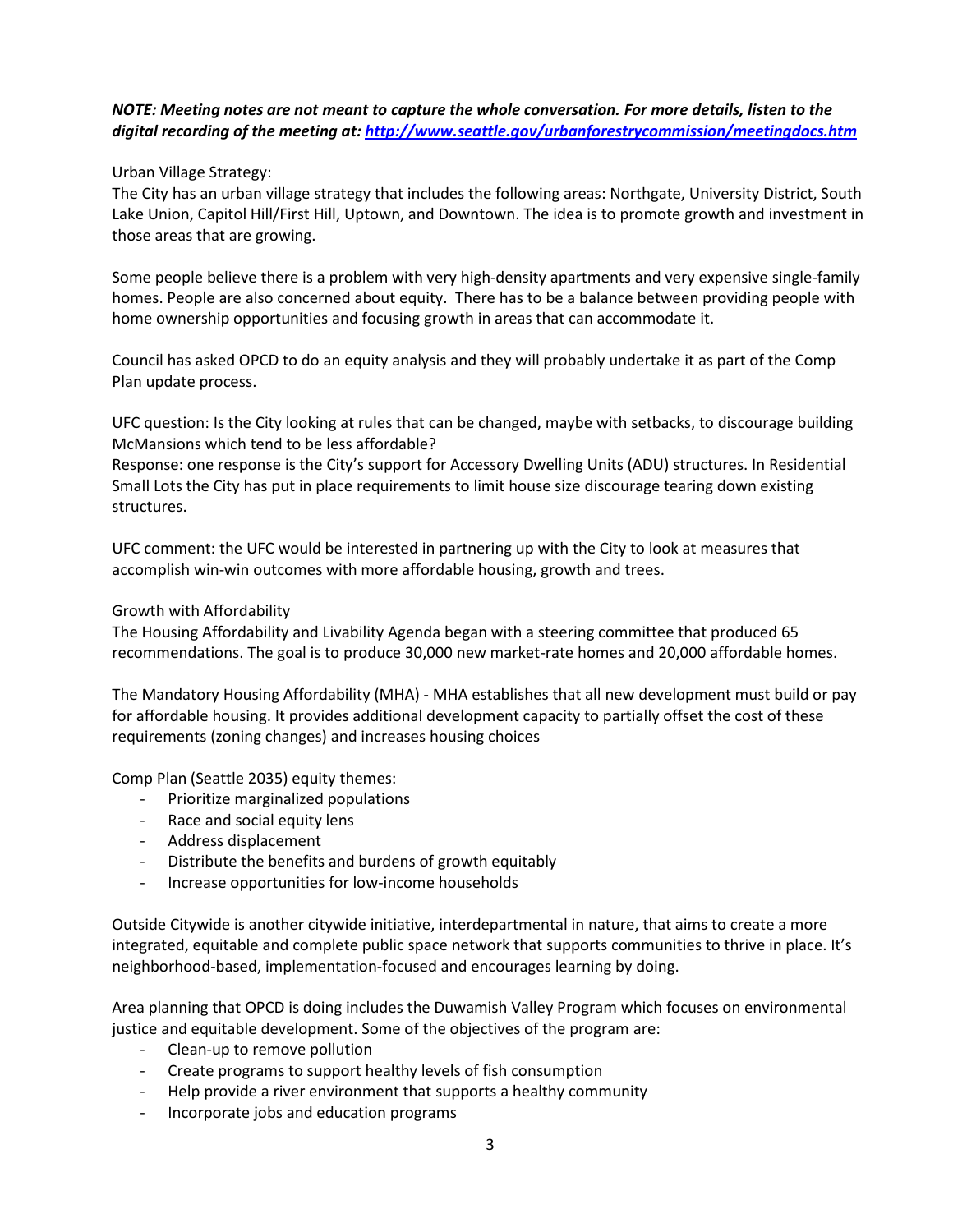- Support sustained industrial/manufacturing activity
- Improve the environmental determinants of health
- Climate resilience
- Support strong communities
- Align investments to create a neighborhood that supports a healthy community

Other places OPCD is working on is Chinatown-International District, Crown Hill, 130<sup>th</sup> and 145<sup>th</sup> Station area planning.

Lid I-5: is an interdepartmental conversation that OPCD is coordinating. They issued an RFP and assigned a contract to do a feasibility study. There will be a public process over a long period of time (probably 10 years).

## **Letter RE: Discovery Park – discussion begins**

The UFC discussed and amended the draft letter commending the Friends of Discovery Park vegetation management platform.

**ACTION: A motion to approve the letter as amended was made, seconded, and approved.**

## **Letter RE: Cheasty pedestrian and mountain bike pilot project – discussion begins**

The UFC discussed and amended the draft letter with recommendations for monitoring the Cheasty Mountain Bike and Pedestrian Trail Pilot Project.

## **ACTION: A motion to approve the letter as amended was made, seconded, and approved.**

**2019 UFC work plan** This item was moved to the next meeting.

**Public comment** None

**New Business** None

## **Adjourn**

## **Public input:**

**From:** Toby Thaler <fremont@louploup.net> **Sent:** Thursday, March 07, 2019 6:54 PM **To:** Landry, David <David.Landry@seattle.gov> Cc: Pinto de Bader, Sandra <Sandra.Pinto de Bader@Seattle.gov>; Steve Zemke <stevezemke@msn.com> **Subject:** MUP 3032733, N. 43rd and Linden Ave N.

I have a few observations and concerns about this project:

• Today, you issued a decision under MUP 3032733 permitting a short subdivision. In the EDMS files I found Chadwick & Winters survey dated 10-10-18. On sheet 3 of 7 I noticed a tree labeled 14" ET. Whether that means "exceptional tree" or not is not clear since there is no other indication on the survey regarding that or any other trees on the site. In the same file I also found a "Proposed Parcel Layout" dated 7-20-18. This one page drawing shows the entire original two lots with the same tree indicated (18" ET).

• As is frequently the case, I noticed that today's action in 3023733 was preceded by a prior action on the preexisting two lots. In this instance, today's permitted subdivision is of the north half of two lots that were previously subjected to a lot boundary adjustment (LBA-3029914). In the EDMS 3029914 file for that prior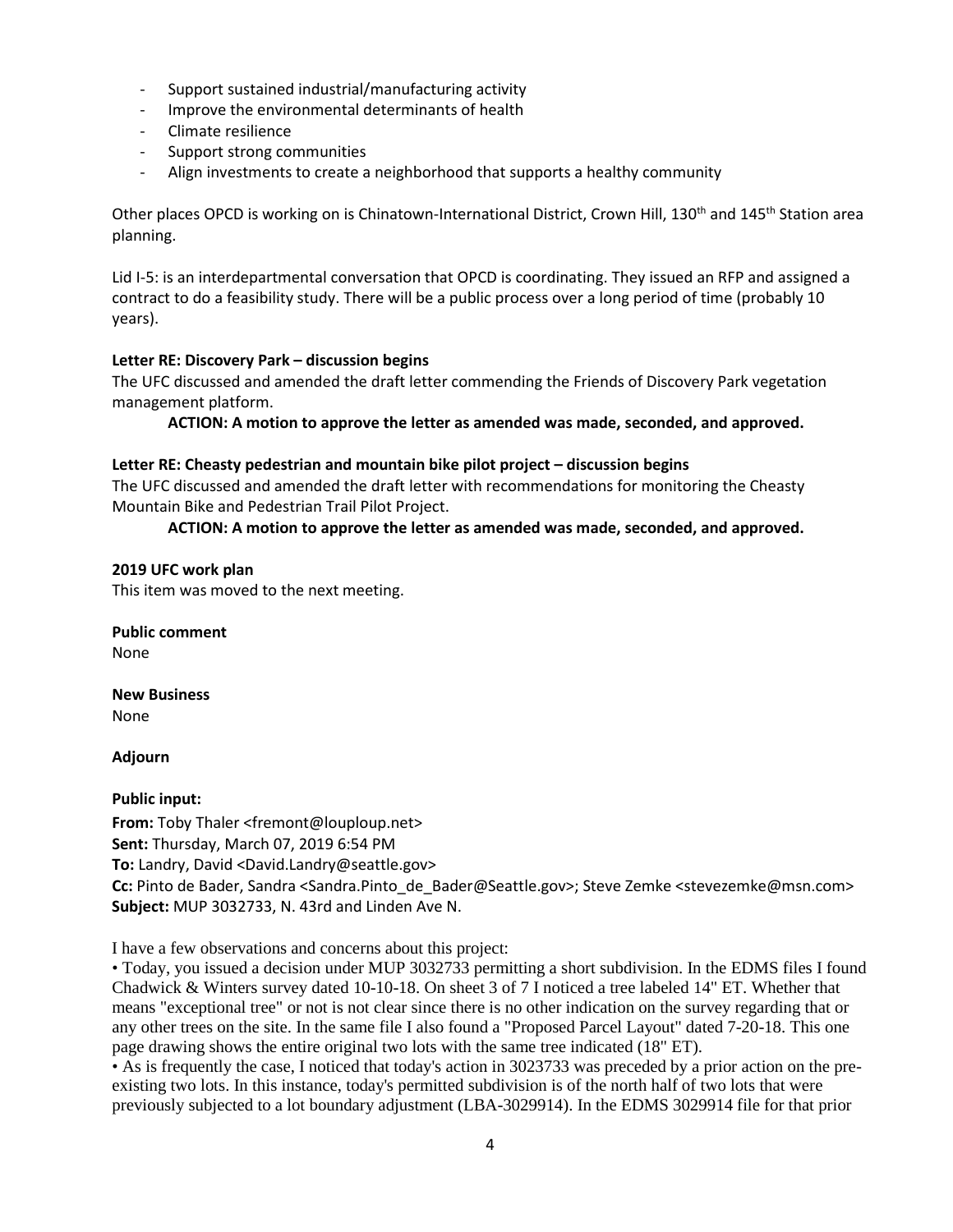action I found another survey by Chadwick & Winters, dated 1-3-18. On sheet 3 of 4, there are two trees indicated, numbered 1 and 2. There is no tree on the drawing where the 3032733 survey shows 14" ET. • Also in the 3029914 file there is an arborist report, dated 3/7/18. Page 5 of that report is labeled Appendix A-Tree Location Map. The base map appears to be a cut and paste of the base survey map that appears in the 3032733 file. The arborist has added in blue ink the location of the trees numbered 1 and 2 in the 3029914 survey map, and added a mark where the 14" ET tree is indicated on the 3023733 survey map. The text says "Tree either not here, or is non-significant"; here is a screen shot of that portion of the arborist report, page 5:



• The foregoing led me to investigate further. I went to google map/earth and took screen shots from both the Linden Avenue side and the 43rd Street side of the lots. Google's history function allowed me to capture images going back to 2007 and 2008. It was easy to determine that there was in fact a large tree in the location indicated, perhaps 25 feet tall with a fairly broad canopy as indicated in the 3032733 survey. The google aerials shows the tree very clearly. In both of the most recent ground level images, dated June 2018, the tree is gone. If you wish, I can provide the captured images, but they are easy to find using google maps/earth. • My concerns regard the apparent segmenting of the subdivision processes, as well as the possible illegal removal of an exceptional tree, in order to facilitate the subdivision without having to comply with the tree conservation provisions of SMC Chapter 25.11. I would appreciate it if you would make inquiry of the developer regarding this matter and let me know what you learn. Thank you for your attention,

### **Toby Thaler**

President, Fremont Neighborhood Council <http://fremontneighborhoodcouncil.org/> [fremont@louploup.net](mailto:fremont@louploup.net) 206 697-4043

From: David Moehring <dmoehring@consultant.com> Sent: Wednesday, February 13, 2019 12:23 AM To: An, Noah <Noah.An@seattle.gov> Cc: Pinto de Bader, Sandra <Sandra.Pinto\_de\_Bader@Seattle.gov>; 'Steve Zemke' <stevezemke@msn.com>; Josh Morris <joshm@seattleaudubon.org> Subject: Re: Avoid unnecessary Exceptional tree and tree groves to be lost with rowhouse and townhouse developments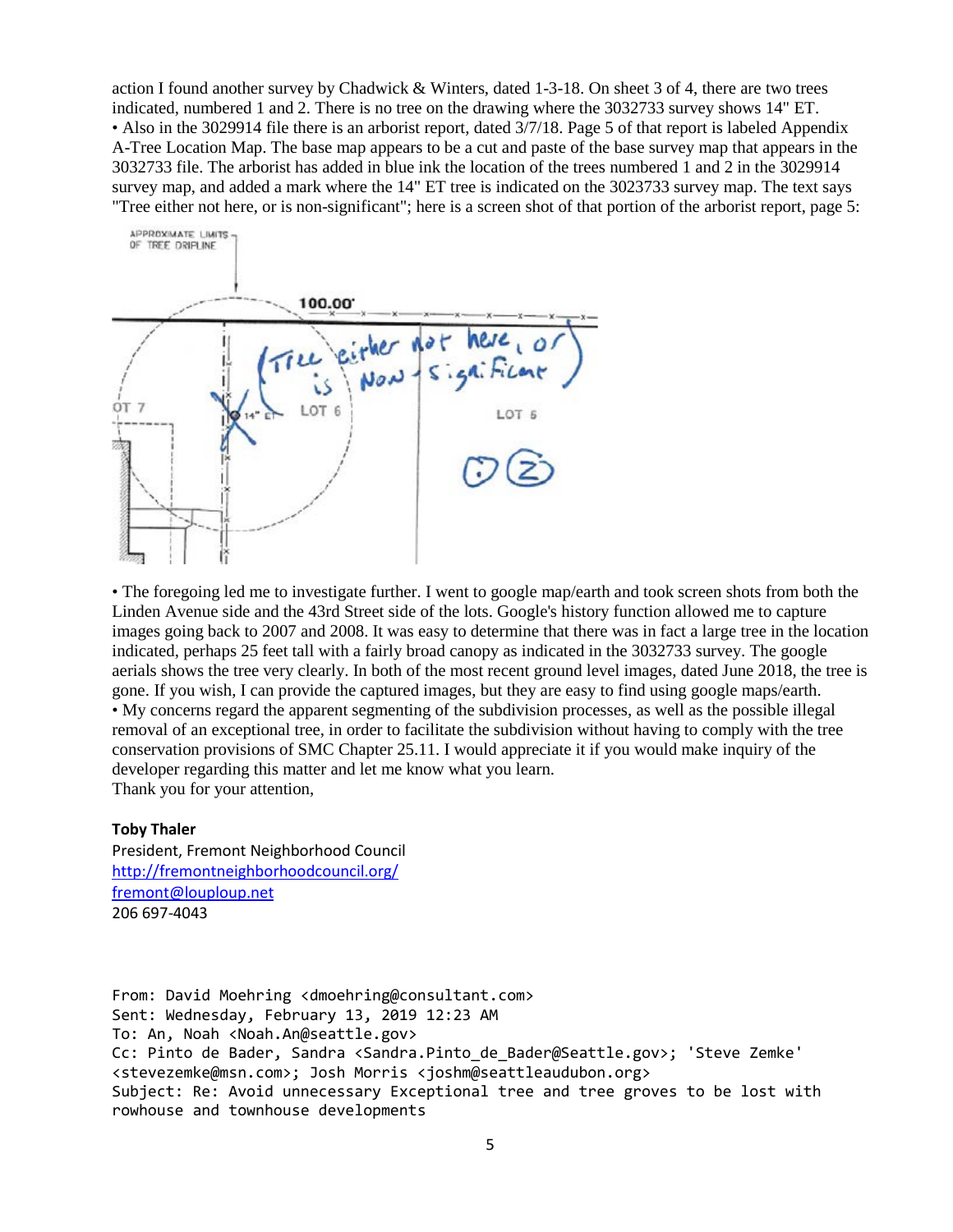Thank you,Mr. An,

I have read through the 7 or 8 pages that mention some measures for trees. Many of these measures are not explicit or they are unenforceable as limited-duration development transitions responsibilities for the tree canopy to others in an uncharted conceptual abyss.

'Targeted tree canopies' , as one example, are not enforceable, especially when deemed subjective.

Other than the existing single family zones' direct and immediate measures for tree protection within development (page 60), I guess that we are missing entirely where tree retention has been 'strengthened'. Please elaborate if you may. The measures and incentives to maintain the benefits for the environment and natural habitats resulting from the retention of large trees has been overlooked in this ordinance as it was in the proposed tree ordinance of last year. It certainly 'waters down' existing mature trees within developments —- mixing them with other plants and other landscape features- especially within the new RSL areas.

People weep when a 40 foot tall cedar or grove is chopped up and mulched. On the other hand, a 4-foot bush may be uprooted without notice. So why are these largely different landscape elements being combined within the same point system?

Heavy urban forest MHA up-zoned areas where former SF-zoned lots are being significantly converted to RSL or LR zones are the first to be noticeably impacted. Wallingford is Seattle's next urban heat island blemish to appear as a vast number of SF properties with tree canopy are being converted to RSL and LR with their weaker — not stronger— tree retention requirements. Why reduce the lot space for trees from 750 to 500 sq ft , for example?

I'd love to work with the Council to strengthen tree retention while allowing density to increase. So far, it's not evolving within the MHA code revisions and amendments proposed.

Sincerely,

David Moehring AIA

-----Original Message----- From: David Moehring <dmoehring@consultant.com> Sent: Saturday, March 02, 2019 8:41 AM To: ppceditor@nwlink.com; PRC <PRC@seattle.gov>; Roberts, Ben <Ben.Roberts@seattle.gov>; Rundquist, Nolan <Nolan.Rundquist@seattle.gov> Cc: DOT\_SeattleTrees <Seattle.Trees@seattle.gov>; DOT\_LA <DOT\_LA@seattle.gov>; Pinto de Bader, Sandra <Sandra.Pinto\_de\_Bader@Seattle.gov>; O'Brien, Mike <Mike.OBrien@seattle.gov>; Levy, Susie <Susie.Levy@seattle.gov>; Bonnie McDonald <bm\_mcdonald@q.com>; barbara\_bernard@yahoo.com; James Davis <jamesdavis1400@gmail.com>; Deb Alt <altdeborah@yahoo.com> Subject: Another strike on public appeals to save trees

Below is the summary about last week's Hearing Examiner's Order on Motion for Reconsideration for 2300 w Emerson Street: MUP-18-022 (Moehring et al).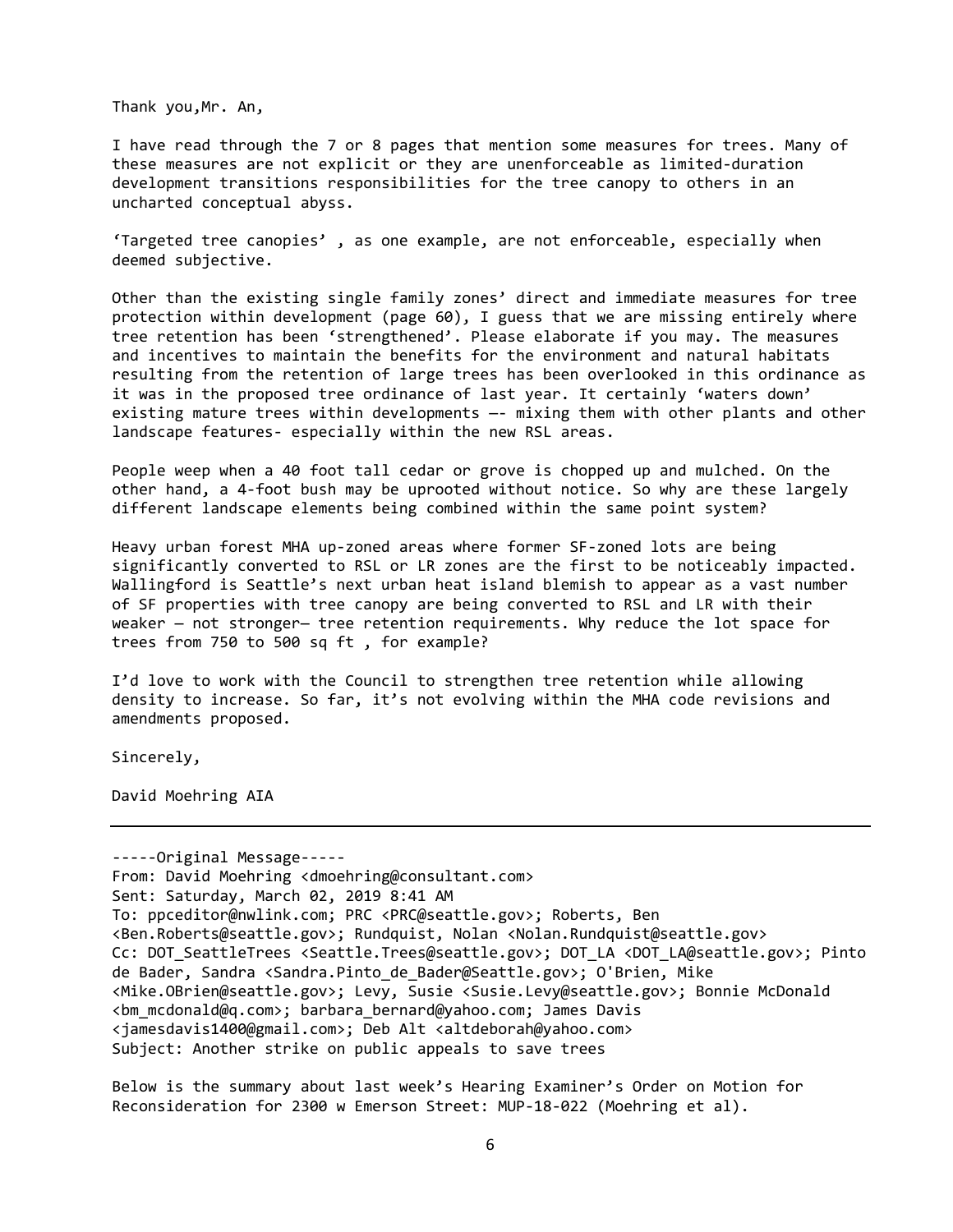With the Hearing Examiner identifying at least six contentious issues relative to the SEPA Determination of Non-Significance—including trees —it is unfortunate that the Seattle Public Appeal process still yields no enforced protection of existing significant street trees.

Dismissal of Motion for Reconsideration (Feb 26, 2019)

1. Executive Summary:

In property-specific appeals to a SEPA Determination of Non-Significance (DNS), do not request a Environmental Impact Study (EIS) as the remedy. If a Motion for Summary Judgement is filed on your case, you must

provide through expert declaration evidence. You cannot wait to the final hearing.

2. Hearing Examiner (HE) indicated the single reason the case was dismissed was Moehring sought an Environmental Impact Study.

3. Moehring indicated that there was irregularity in the appeal proceedings.

1. Moehring noted the Hearing Examiner's (HE) Order of Jan 11 identified that 6 of the 15 were valid and should not be denied under a Summary Judgement motion. "Moehring prevailed on some of those issues."

2. HE stated that the only remedy sought {by Moehring} was not valid and the case was dismissed on that basis alone.

3. Moehring noted the Preliminary Hearing called by the HE unfairly allowed the developer's attorney [Helsell Fettermen's Gribben] to revise their motion to dismiss (in other words, legal advise) while not providing similar guidance to Moehring about their appeal.

4. Moehring indicated that there was clear mistake in the material fact.

1. Moehring echoed the HE Order of Jan 11 that a Summary Judgement should not be granted without evidence, and that the developer [Gribben] failed to provide evidence for a Summary Judgement while Moehring did.

2. The HE simply replied that Moehring fails to understand what a "clear mistake as to material fact" means.

5. Now what??? SDOT's arborist Ben Roberts is now the only person who can enforce with the SDCI Planner the tree protection requirements so that the new building are shifted back and that the excavations do not encroach on the critical root zones of these 4 trees bordering the development of 9 market-rate rowhouses on a relatively small 7000 sq foot lot.

HE Links:

i $\mathbb{R}$  Order on Motion for Reconsideration [<https://web6.seattle.gov/Examiner/case/document/11754>](https://web6.seattle.gov/Examiner/case/document/11754) (from Vancil) 2/26/2019 2:43:10 PM; or

<https://web6.seattle.gov/Examiner/case/document/11754>

Preceded by Order for Summary Judgment

i $\mathbb{R}\cdot$  Order on Motion for Summary Judgment [<https://web6.seattle.gov/Examiner/case/document/11528>](https://web6.seattle.gov/Examiner/case/document/11528) (from Vancil) 1/11/2019 4:33:53 PM